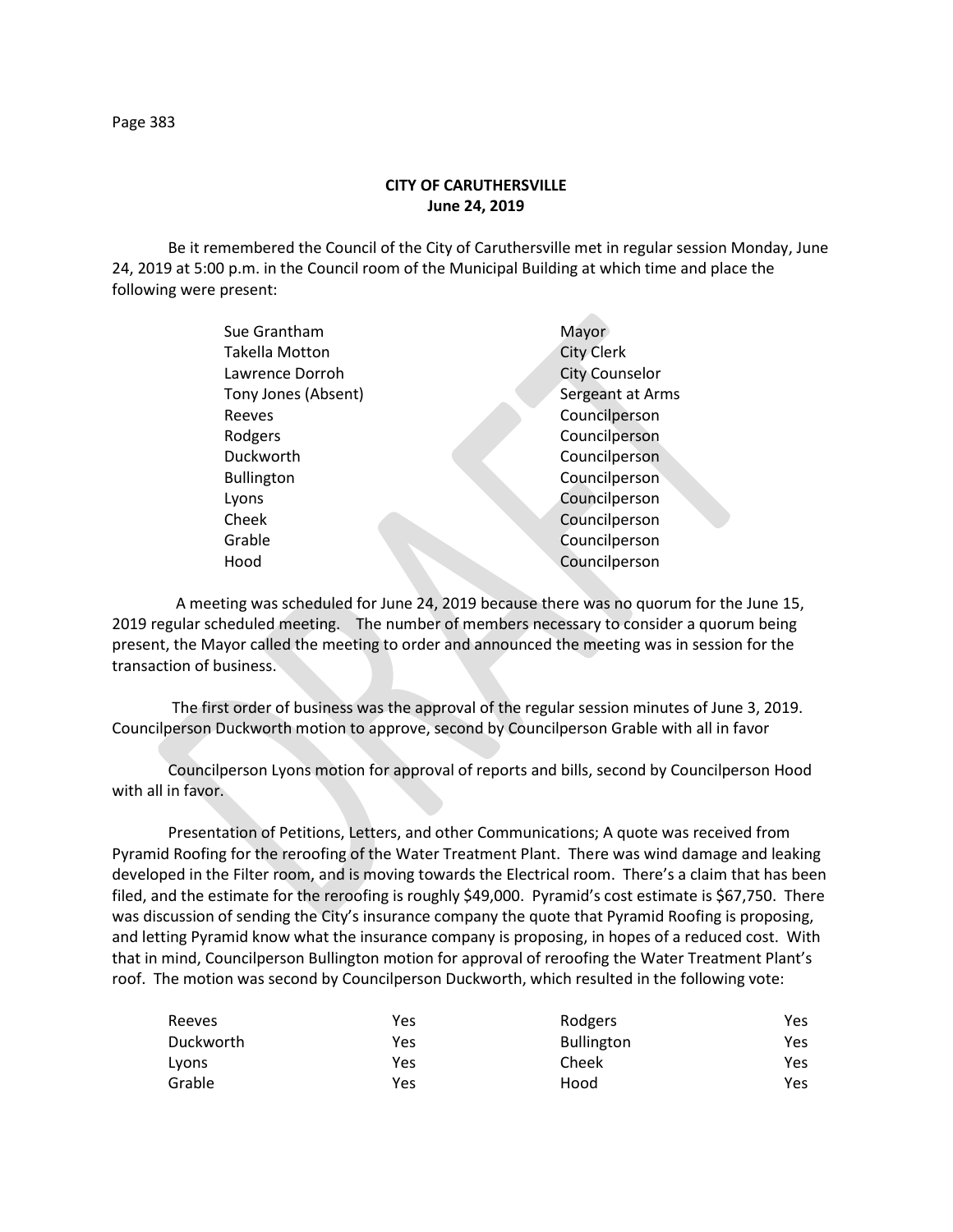Unfinished Business; A letter was received from DeReign & DeReign advising the Council that the petition for vacation of a street was being withdrawn by the petitioners, Harmon and Swindle. There was a survey done, and it looks like the properties lend enough space to support their needs.

Economic Development; Jana Merideth reported that Richard Proffer gave the news that approval of the University Extension Building Local Prosperities acceptance into the program has taken place for the City. Mr. Proffer has applied for grants through the University Extension and will be sharing the proceeds with the engagement of the monthly meetings. The Economic Development Committee will be meeting with Dave Green on Friday, June 28, 2019.

Fire report; Fire calls from June 13, 2019 through June 24, 2019 are as follows: 6/13/19; Fire alarm sounding activated by a child on Davis, 6/14/19; Grass fire with wheat burning in field on I55/412, 6/15/19; Smoke scare due to a 220 electrical outlet on Zaida, 6/15/19; Structure fire with moderate damage on E.  $10^{th}$  St., 6/16/19; Tree limb burning near an electrical line, 6/22/19; Structure fire that was a total loss on State Hwy H in Steele MO, 6/22/19; Vehicle fire reported resulting in a blown radiator hose on I55. Rogers Hydrant Service will be conducting inspections for the next 3 weeks. The start date is Monday, July 1, 2019, everyone is encouraged to listen to the news media for the times and locations of the flushing periods. After July 4, 2019, flushing will resume July 8, 2019.

FEMA officials will be meeting with local officials Thursday, June 27, 2019 at the Courthouse and City Hall, to obtain flood information in the City. J&M Displays will be conducting the annual fireworks display on July 4, 2019 beginning at 9:15 p.m. weather permitting at the Bunge Grain CO lot. No one will be permitted on top of the levee. There have been 78 Fire Subscription renewals to date. Charlie Jones reported that so far there have been 38 sites estimated for flood damage at \$3,968,400, and there will be more sites as the river goes down, because more sinkholes will occur. Chief Jones made mention that with the sinkholes that have developed on Ward; 18 wheelers shouldn't travel. The truck routes need to be adhered to, and signage is needed to be installed wherever it was lacking. The City would have to work with the State concerning Ward Ave for signage.

Public Works; Paul Shaw reported that the Walker Drainage project is completed, it only needs to be dressed up, and it came in less than \$4,000 it was budgeted for. The 12<sup>th</sup> & Ward project has also been completed, and the limbs are continuing to be picked up. There was a question about the building on Ward being torn down; Counselor Dorroh will be contacting the owner's attorney on the status. Kelly Dr. will have to be put back in the budget it can't be done yet nor  $20^{th}$  & Lincoln, which is a hazard. The cones are there for a reason, and are being moved. There will be announcements alerting people for their safety and consequences in removing the cones and blockades on streets with sinkholes. The well was looked at for the Water Plant and with some minor repairs it will be in good working condition, which is a savings of a half a million dollars.

Code Enforcement; Sonya Fuller reported hand delivering 15 letters and mailing 21 letters. Eight of the violations have been completed; the other incidents are either the landlords' responsibility or furniture being dumped in alley ways and vacant lots. There's also a property with debris on the side of the house, and one resident stating their furniture didn't get picked up during cleanup week. No one is for sure who the owner of the old Tiger Hut is, but if a deed is not documented the previous owner is responsible for the cleanup.